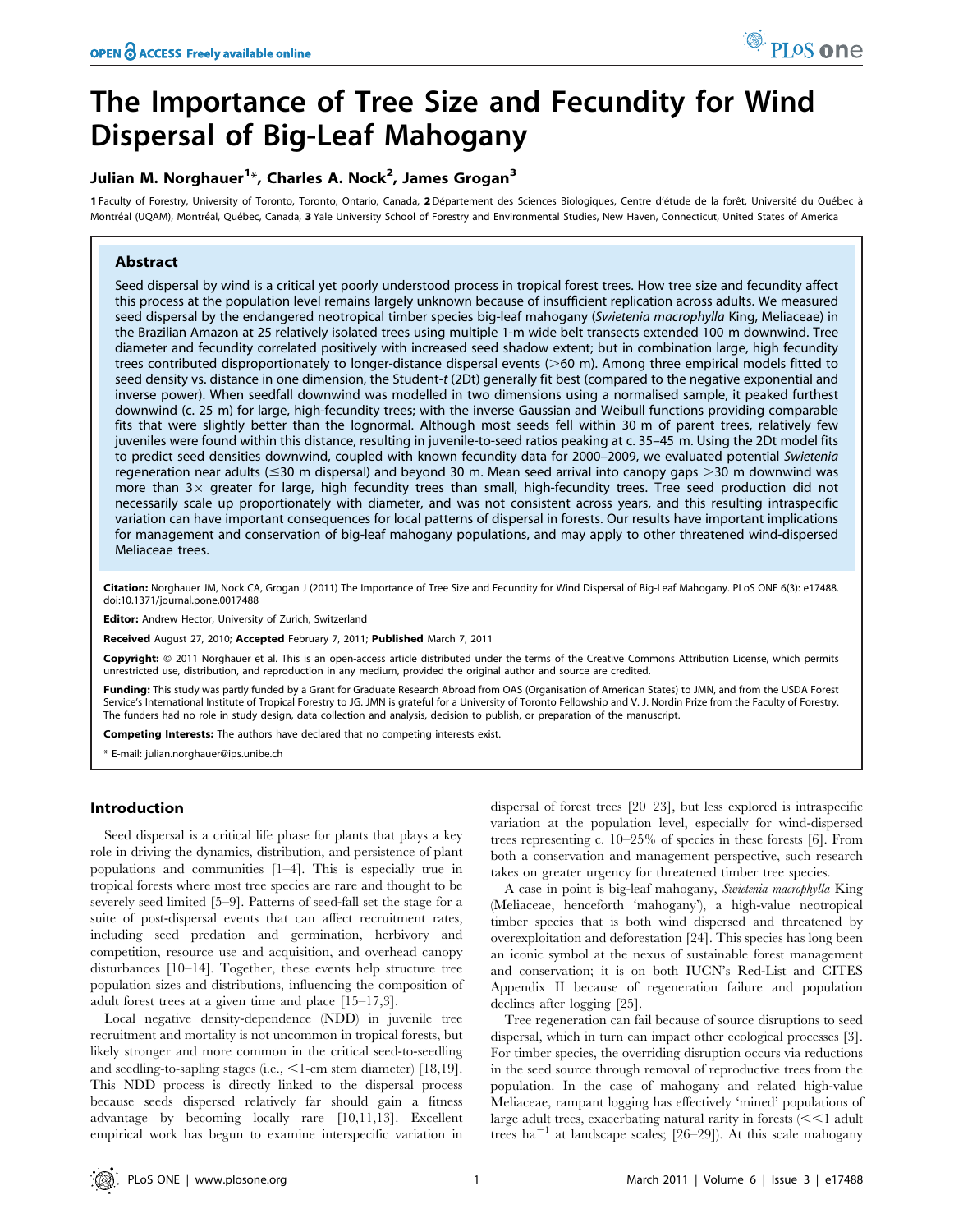has a very patchy non-uniform natural distribution such that, in places, it can occasionally have adult densities of  $>>1/ha$ , but these are the first to be logged out entirely. This risks regeneration failure by strengthening pre-existing seed and/or establishment limitations, which in turn may jeopardise local population persistence [5,16,20]. Additional mechanistic explanations for poor post-logging regeneration of mahogany in Mexican and Brazilian forests include insufficient light levels in the forest understory and logging gaps, and irregular supra-annual fruiting patterns by individuals and populations [30,31].

Quantifying seed dispersal patterns in closed canopy forests is notoriously difficult [2,6,14]. The most common approach centers seed traps or transects on one or more adult plants, generating the data necessary to construct dispersal curves and estimate seed shadows (i.e., the spatial distribution of seed-fall) [32]. Alternatively, established seedlings/saplings can be surveyed to estimate the so-called 'realized' or 'effective' dispersal [4,21,33]. However, distributions of seeds and germinants are not likely identical, reflecting distance/density-dependence, microsite availability, and/or secondary dispersal effects upon recruitment success [14,32]. Though several phenomenological models have been fit to such empirical data, in our view a critical yet overlooked issue is how parent tree size and fecundity affect the dispersal process, and what consequences this might have for local demography.

Several intrinsic species' traits influence seed crop sizes and spatial distribution patterns of plant dispersal (i.e., the seed shadow) [1,8,16,32,35,36]. These include seed mass and morphology, stem diameter and/or height distributions, plant architecture, crown area and exposure, as well as how propagules are distributed within crowns [4,6]. But trees are long-lived organisms, and a population of adults will have significant variation in diameters, heights and crown volume/area ratios across individuals, and in their annual and lifetime fecundity [17,34,35]. These attributes all shape the scale and extent of seed shadows in forests, yet their relative contribution to the dispersal process within populations is less clear.

Because the true source of dispersed seeds is often unknown, an inverse modelling approach may be used that assumes fecundity scales positively with tree diameter, or by extension, stand basal area [2,20,21,23,33]. While a positive diameter-fecundity relationship may be reasonable over the entire lifetime of trees – for example, mahogany trees  $>70$  cm diam are more fecund than smaller individuals [30,31] – there is little empirical evidence to support this notion for trees in the short term, probably because (1) differences in seed and flower production may be heritable; (2) changing stem diameter/crown area allometry is a poor predictor of primary productivity; (3) variable fruiting and annual crop sizes are unpredictable and may be resource and/or pollinator limited [34–36]. For these reasons, a larger sample of source trees than is typically used  $(\leq 5)$  is needed for investigating seed dispersal variation within populations [4].

Three methodological steps can deepen our understanding of dispersal. First, sampling should be extended well beyond where most seeds cluster near parent trees to detect long distance dispersal events (LDD) [2]. Second, previously established seedlings should be sampled in addition to dispersed seeds to detect post-dispersal changes to the seed shadows that may result from NDD processes. Third and most importantly, replication should be sufficient across a range of reproductive adults varying in size and fruit production [4]. From a management perspective, these steps are critical for better understanding the spatial distributions of advance understory regeneration before and after harvesting, and for selecting seed trees. Both aspects are crucial for conserving remnant mahogany populations.

In this study we documented intraspecific variation in seed dispersal around 25 relatively isolated fruiting trees in a logged mahogany population in Pará, Brazil. We asked: (1) What is the relationship between tree traits, namely stem diameter and fecundity (seed crop size), and patterns of seed dispersal? (2) Which phenomenological model(s) best describes the relationship between distance and density of dispersed seeds? (3) What is the relationship of already established mahogany seedlings to observed seed-fall patterns? (4) What are the possible consequences of dispersal variation for spatial patterns of adult recruitment? We end by considering the implications of  $(1) - (4)$  for management and conservation of this rare and threatened tree species and related genera. As far as we know, this sample size is among the largest for describing seed dispersal of any forest tree.

## Methods

## Study species

Big-leaf mahogany is a canopy-emergent tree sometimes exceeding 50 m height and 2 m diameter with an extensive natural range from Mexico to Bolivia [26]. Adult trees are monoecious with reproductive onset from c. 20–30 cm diam, though fruit production is rare  $<30$  cm diam [27,30,31]. Fruit production is annual or supra-annual. Woody fruit capsules are 9– 19 cm in length and contain c. 40–42 viable seeds per fruit [31]. Seeds are large for a wind-dispersed species (mean wet/dry weight  $= 0.56$  g/0.37 g) and encased in 5–13 cm long cinnamoncoloured, winged samaroid diaspores that are conspicuous in the leaf litter layer [31]. In the southeastern Amazon region, mahogany seeds disperse during the early to mid dry season; dispersal is nearly complete by early September, and is strongly skewed to the west of parent trees by prevailing dry-season winds [31,37]. Similar results have been reported from Mexico [38]. Seeds lack a dormancy mechanism; germination is triggered by moisture imbibition during the early wet season months [31].

### Study site

Our study was conducted in a 704-ha area within a larger forest fragment (4100 ha) called Marajoara (7°50'S, 50°16'W) located in southeast Pará state, 34 km northwest of Redencão. This forest was selectively logged in 1992–1994 for mahogany, reducing landscape-scale density from 0.65 to 0.19 trees  $>20$  cm diam ha<sup>-</sup> [28]. Forest vegetation is semi-evergreen with a deciduous component. Climate is tropical dry and strongly seasonal, with rains (c. 1600–2100  $yr^{-1}$ ) falling primarily between September and May [39].

#### Measuring seed dispersal

On 13–14 August 2005 we selected 25 mahogany trees  $>$  30 cm diam within the study area that had completed seed dispersal or were near completion — that is, dehisced fruit capsules in the crown appeared almost bare. These trees were selected to maximise interspersion across the study area; all mahogany trees were separated from all fruiting or non-fruiting live conspecific trees by at least 125 m. During the next two weeks, six 1-m wide belt transects were established at  $60^{\circ}$  intervals radiating out from the base of each tree on the following bearings: NE  $(30^{\circ})$ , E  $(90^{\circ})$ , SE (150°), SW (210°), W (270°), and NW (330°). Transects extended 100 m downwind of each tree (i.e., SW, W, and NW) but only 50 m upwind (i.e., NE, E, and SE) because few seeds were expected on the windward side [31]. All transects were carefully searched for mahogany seeds, first by examining the litter surface and then carefully sifting through the leaf litter. The number of intact or predated seeds per 5-m distance interval was noted. We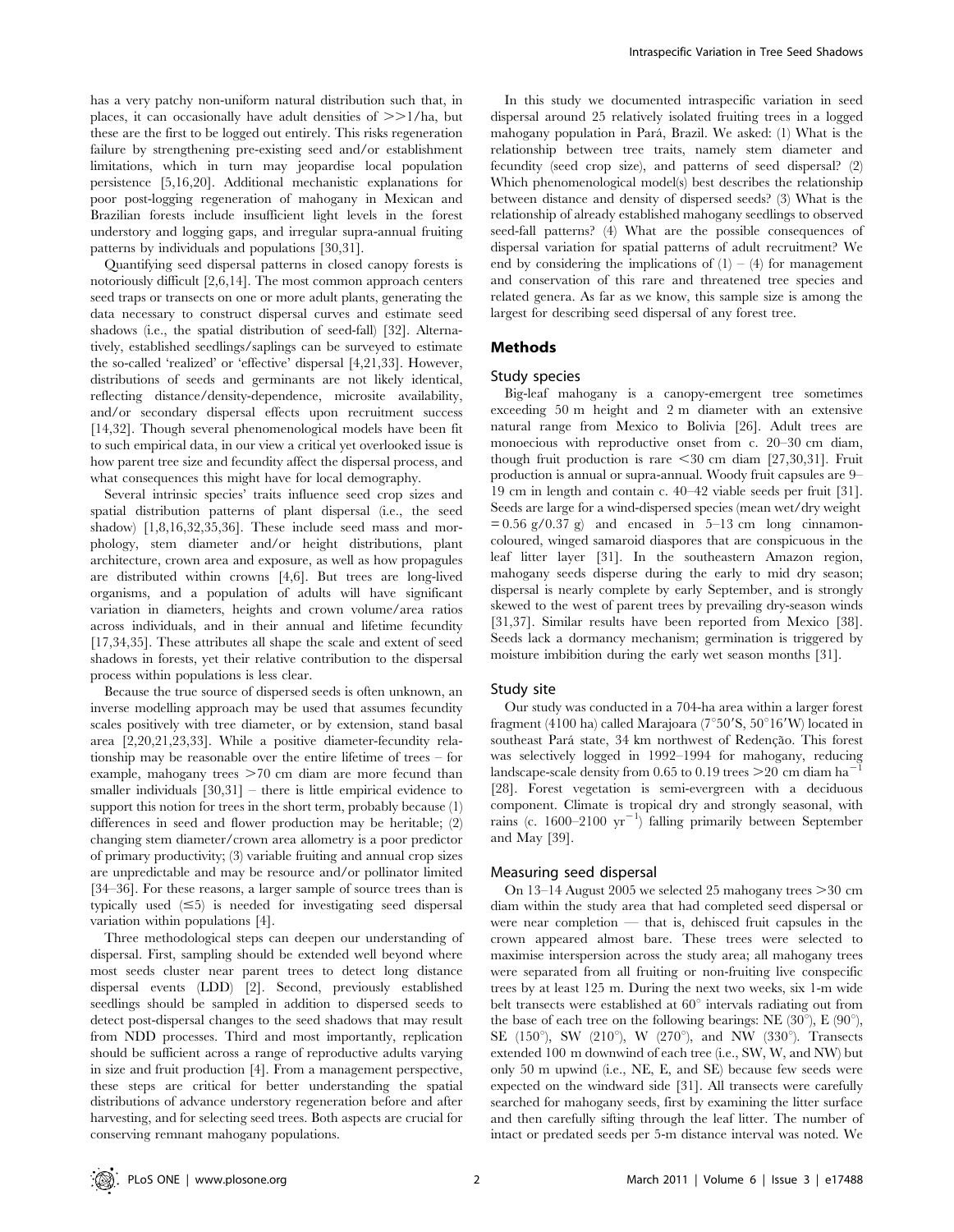also noted the presence of live mahogany juveniles that established in the previous year (2004) or earlier (any stems c. 18–20 cm tall and upwards) in each 5-m interval and recorded stem height to the nearest cm.

We used multiple transects because it was impractical to thoroughly search 'wedges' at so many trees  $(n = 25)$  needed to investigate variation in dispersal at the population level. Wedges that sample a constant proportion of the annulus with increasing distance reduce the risk of underestimating dispersal events at far distances (the tail). However, Skarpaas et al. [40] showed that when the prevailing direction of dispersal *is already known*, radial transects of a fixed width can describe the true seed shadow just as well as sampling in wedges.

Lateral tree crown extensions were estimated for each sampled tree by moving along each of the six bearings measuring the distance at which the overhead crown edge was perpendicular to the ground. For a given tree, the end-points of the crown extensions were connected with straight lines to form a six-sided polygon and the six triangles therein were summed to estimate the crown cross-sectional area  $(m^2)$ . We already knew that mahogany's cross-sectional crown area increases exponentially with tree diameter, whereas height to the base of the crown increases linearly with diameter (see Grogan 2001 cited in [31]).

## Measuring tree seed crops

To directly measure tree-level seed production (henceforth 'fecundity'), two separate observers counted fruit capsules within the crown of each sampled tree. Mahogany's large woody fruit capsules are readily identifiable in the crown from the ground during the mid to late dry season when crowns are leafless or nearly so. Each capsule consists of five pericarps that break apart and drop off in the dry season to expose the winged diaspores. To verify these tree-level fruit counts, fallen dehisced capsule pericarps  $(5 = 1$  fruit) were collected beneath the crown area of each fruiting tree and the total count divided by five. The final capsule count used in analyses as a measure of individual tree fecundity was the larger figure yielded by the two methods (Fig. 1). This fecundity value estimated source strength (number of seeds released) in analyses.

## Tree seed crops estimated from transects

For each 5-m annulus, total seed counts in the six radial transects were converted to seed density  $\langle m^2 \rangle$  by dividing by  $30 \text{ m}^2$  (assuming no seeds landed further than sampled distances on upwind transects [31]) and multiplied by 1/3 the annulus area to obtain seed count per annulus. These new counts were summed over the 20 annuli to yield an estimate of tree seed production. The  $1/3$  correction corresponds to the  $120^{\circ}$  (out of  $360^{\circ}$ ) downwind arc where most seeds fall during dispersal because of strong anisotropy. The key assumption in this calculation is that seed densities in our belt transects were accurate and sufficiently representative of true densities downwind. These scaled-up indirect estimates of trees' seed crops closely matched direct estimates from the census of fruit capsule production described above  $(r = 0.85)$ ; log-transformed values,  $r = 0.89$ ,  $n = 25$  trees), but were underestimated for trees with  $>40$  capsules (points begin to fall below 1:1) line).

## Tree size-fecundity groupings

To investigate how mahogany seed shadows might change as a function of parent stem diameter and fruit crop size, we grouped sampled trees into four size-fecundity categories using the commercial diameter size threshold of 60 cm to distinguish 'small' from 'large' trees. The median value of fruit capsule production in



Figure 1. Fruit production as a function of stem diameter for 25 mahogany (Swietenia macrophylla) trees in 2005 in Pará, Brazil. One fruit capsule contains on average 40–42 viable seeds. The regression line was significant (adj.  $r^2 = 0.26$ ,  $P = 0.0058$ ,  $y = -17.1$ +0.775x) but lacked constant variance. The arrow points to a heavy fruiter outside 95% confidence intervals; its removal from the analysis resulted in a marginally significant relationship between tree diam and fruit production (adj.  $r^2 = 0.13$ ,  $P = 0.047$ ). The inset shows the same 25 trees with diam and reproductive output log-transformed to stabilise the variance (adj.  $r^2 = 0.14$ ,  $P = 0.0607$ ). doi:10.1371/journal.pone.0017488.g001

2005 (15 capsules) for the sample population of 25 trees was used as the threshold distinguishing the two fecundity classes. Categories and sample numbers were: small tree size with few fruits (SF, 30–60 cm diam,  $\leq 15$  capsules, n = 8); small size with many fruits (SM, 30–60 cm diam,  $>15$  capsules, n = 5); large with **few** fruits (LF, 60–100 cm diam,  $\leq 15$  capsules, n = 5); and large with many fruits (LM,  $60-100$  cm diam,  $>15$  capsules,  $n = 7$ ). For a subset of LM trees lacking fruiting conspecific(s) within 200 m  $(n=4)$  the downwind search was extended by widening transects to 3 m from 100–160 m. The rationale here was to take advantage of this greater intraspecific tree spacing to detect long distance dispersal (LDD) events by doubling our sampling effort.

## One-dimensional model fitting

Parent tree stems and not crown edges were used as the point sources for all modelling of dispersal. Three well known, onedimensional functional forms of dispersal were tested for their fit to the mahogany seed density vs. distance data ( $Table 1$ ): (1) the negative exponential model (NE); (2) the inverse power model (IP); and (3) the Student-t model (2Dt). For descriptions and derivations of these models, see references [4,20,41].

Following the widely used approach of Bullock & Clarke [41], and the notation used by Skarpaas et al. [42], the seed shadow in one dimension is expressed as  $(s)$  (seeds/m<sup>2</sup>), with total seed count  $(c)$  at distance r estimated as:

$$
c = A \times s = A \times Q \times f(r) \tag{1}
$$

In this equation,  $A$  is the trap area;  $Q$  is the number of seeds released, or source strength;  $r$  is the radial distance, and  $f(r)$  is the dispersal model  $(1/m^2)$  described by equations listed in Table 1. In our mahogany study,  $A$  is the always same 'trap' area of 15 m<sup>2</sup>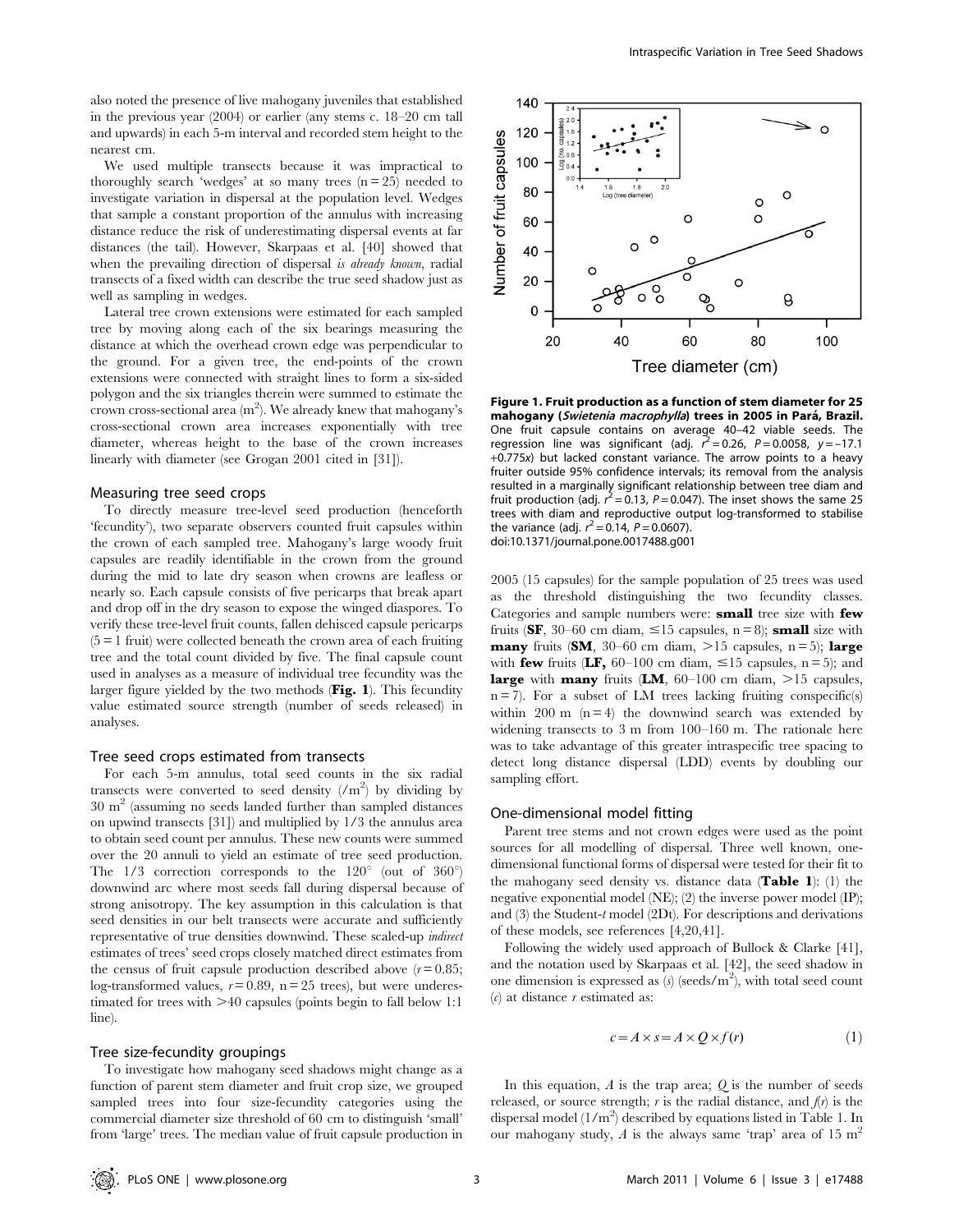Table 1. Empirical models tested for mahogany (Swietenia macrophylla) seed dispersal expressed in one dimension and two dimensions downwind of 25 isolated trees at the Marajoara forest in Pará, Brazil.

| <b>Function</b>                      | <b>Equation</b>                                                                          |
|--------------------------------------|------------------------------------------------------------------------------------------|
| One-dimensional fitting <sup>1</sup> |                                                                                          |
| <b>NE</b>                            | $a \exp(-br)$                                                                            |
| IP                                   | $ar^{-b}$                                                                                |
| $2Dt^2$                              | $(a/\pi b)(1+[r^2/b])^{-a-1}$                                                            |
| Two-dimensional fitting <sup>3</sup> |                                                                                          |
| IN <sup>4</sup>                      | $\left(ar[2\pi]^{0.5}\right)^{-1}$ exp $\left(-\left[\ln r-b\right]/a\right)^2/2\right)$ |
| IG <sup>5</sup>                      | $(a/[2\pi r^3])^{0.5}$ exp $(-a[r-b]^2/[2rb^2])$                                         |
| W <sub>R</sub> <sup>6</sup>          | $ab^{-a}r^{a-1}$ exp $(-[r/b]^a)$                                                        |

 $r$  is the distance from the stem of the source tree.

<sup>1</sup> Cousens et al. [4] (see Table 5.2 therein).

<sup>2</sup>see Clark et al. 1999 [20].

<sup>3</sup> Cousens et al. [4] (see Table 5.1 therein).

4 see Greene et al. 2004 [21].

<sup>5</sup>see reference of Whelan 1988 in [4]; this is not the modified Wald equation by Katul et al. 2005 in which both parameters are estimated from wind speed and plant attributes.

 $^6$ see Higgins & Richardson 1999 in [4]; also see [21] and [33].

doi:10.1371/journal.pone.0017488.t001

maintained at each distance  $r$ . The  $c$  is total seed count downwind of each tree summed over SW, W, and NW transects, also at distance r. The Q is an individual tree's seed crop, estimated as 40 seeds  $\times$  no. of its fruit capsules. The  $f(r)$  models fitted are shown in top part of Table 1.

Because we knew in advance that mahogany dispersal is skewed west of trees, a one-dimensional analysis was justified because it describes seed dispersal in a single direction [4,32]. Others have applied this approach to plants when strong anisotropy is already known [40–43]. In doing this, however, we actually assumed that the dispersal patterns in the centre transect (W) vs. the edge transects (SW, NW) were similar; that is, we assumed uniformity between the three transects, which was not the case for all trees in the sample (data not shown, more seeds go  $W > NW > SW$ ; see below Results, also see [31]).

### Two-dimensional model fitting

Another problem with a one-dimensional analysis, as described above, is that it fails to account for the widening of the seed shadow downwind, and the decreased probability to land in a given area as the distance gets farther. This can be addressed by modelling dispersal in all possible directions using a twodimensional fitting approach in the form of a probability density function (pdf). The latter can describe either the probability of distance occurring in any direction, based on a histogram of absolute counts, or the probability of a given propagule landing at an infinitely small distance  $r$  from the parent (the latter is simply the histogram of counts' density divided by total seeds dispersed, i.e., Q)[4]. The key point here is that a one-dimensional approach accounts only for the variability along the radial direction, whereas a pdf tries to account for the distribution along the axial direction as well.

To generate a pdf, for each transect, to 100 m, we first multiplied the number of seeds sampled in each 1-m wide  $\times$ 5-m long 'trap' segment by a scaling factor of  $\pi(2r-5)/30$ . To avoid pseudo-replication, these new normalised sample counts were first averaged across the three downwind transects (SW, W, NW) for each 5-m annulus, then divided by their sum. This yielded a relative frequency of dispersal distances attained downwind (a pdf). We caution, however, that this normalisation of sampling area involves scaling up of integers, for which values of zero stay zero [41]. Three well-known models were fitted to normalised frequency distribution of dispersal distances: the lognormal (LN), the inverse Gaussian (IG) and the Weibull (WB), as shown in the lower part of Table 1; however, not as part of eqn. (1) where only seed density vs. distance was modelled instead. Finally, pdf and seed density in one dimension are readily interchangeable if one assumes dispersal is isotropic [4], which we cannot for mahogany. However, a pdf could still be applied for comparative purposes, as done here, because it sums to unity (i.e., 1), and thus should control for fecundity effects.

#### Statistical methods

We used one-way analysis of variance (ANOVA) to compare tree traits across the four size-fecundity groups. Three of the four dependent variables were transformed to stabilize variances and normalise model residuals. Specifically, both the number of fruit capsules and tree crown area were log-transformed, whereas tree crown area to diameter ratio was square-root transformed. Oneway non-parametric analyses (Kruskal-Wallis tests) were used to compare patterns of seedfall among the four tree groups because neither log nor arcsine-square transformations met ANOVA assumptions based on visual inspection of the residuals against predicted variables.

We used the maximum likelihood method and default Nelder-Mead algorithm in the 'mle2' function of R (package 'bbmle' [44]) to estimate parameter values when fitting the three onedimensional functions to the seed density vs. distance data for each of the four tree groups (SF, SM, LF, LM). A Poisson error distribution was assumed for seed counts following studies of other wind-dispersed tree species [20,21,33,40–43]. Models were evaluated using the negative log-likelihood  $(-\ln L)$  and Akaike's Information Criteria (AIC); for each the lowest value indicated the best overall fit. The above was also used for the normalised seed counts modelled in two dimensions.

Stepwise multiple linear regressions using a backward elimination process were performed to determine which tree traits best predicted total number of seeds downwind and their mean dispersal distances, and to gauge seed shadow extent and total number of seeds exceeding 60 m distance downwind (SW, W, NW). Dependent variables were based on a normalised sample (see above scaling factor) in two dimensions to estimate overall seed counts had a constant proportion of annulus been sampled instead of a diminishing one with distance. In these analyses, to satisfy model assumptions, all dependent variables were log-transformed as were the predictors tree crown area and total number of fruit capsules, whereas tree diameter and height were not. Model residuals and final model predictor variables were examined visually for heteroscedasticity and for collinearity using tolerance values and variance inflation factors (i.e.,  $VIF = 1/tolerance$ ); tolerance values  $< 0.1$  and VIFs  $> 10$  point to strong collinearity [45].

To avoid pseudo-replication, the heights of multiple juveniles found in the same  $1-m \times 5-m$  segment of a radial transect were first averaged prior to analyses. The relationship between patterns in seedfall and juveniles downwind of trees was investigated using the mean ratio of juveniles to seeds across the 25 trees. The number of juveniles across the SW, W, and NW transects were averaged on a per tree basis, as were the number of seeds in a given distance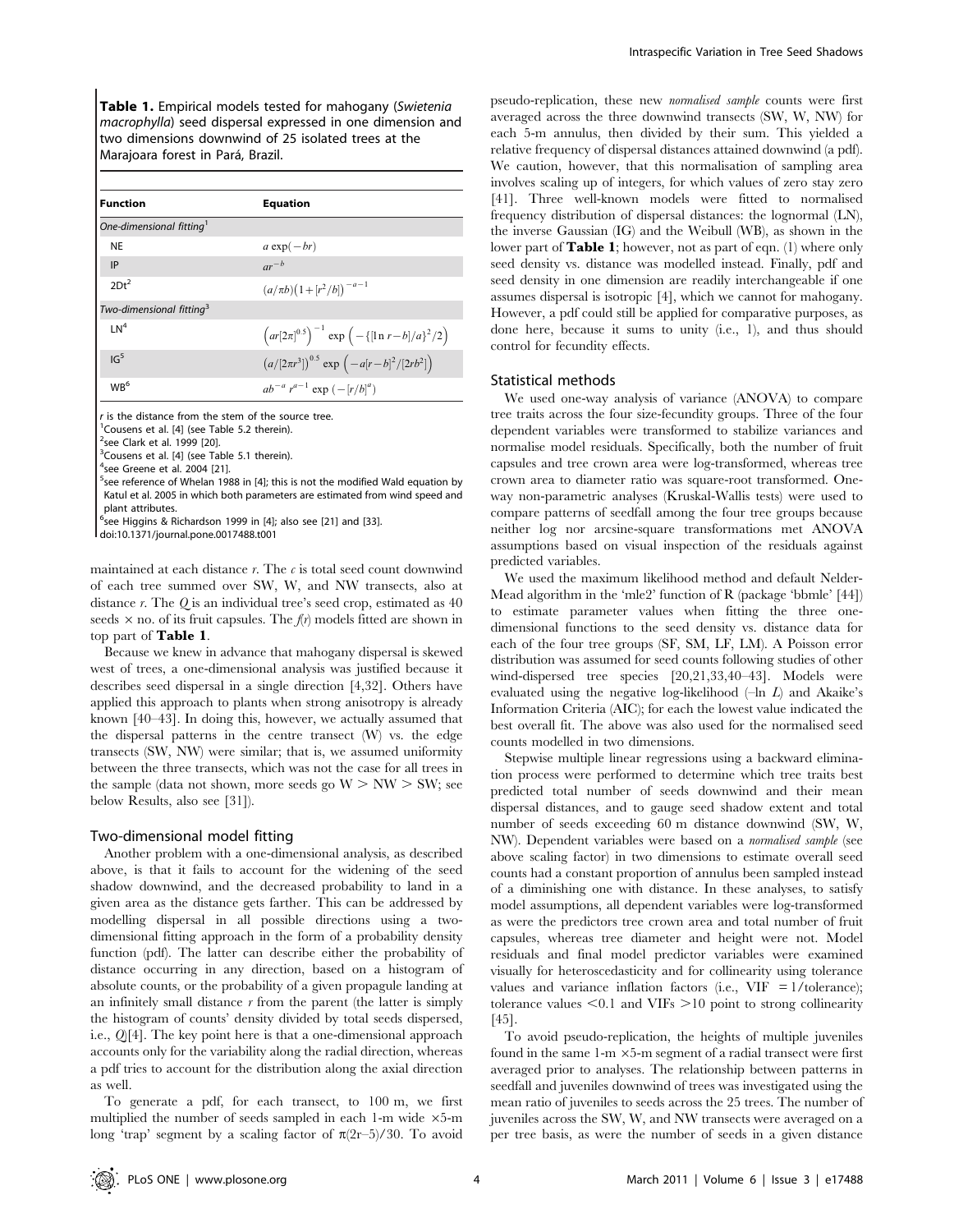interval, based on their normalised counts (see above for 'scaling factor' used). Beyond 65 m, however, the total sample sizes from transect sampling became very small and thus prone to disproportionately greater error when scaled upwards (6–23 seeds per distance, and 8 juveniles only). For this reason we omitted data at these farthest distances. We fit a Loess smoother (parameter  $= 0.3$ ) to explore possible changes in recruitment with ontogeny because it is more robust to this declining precision of the ratio with increasing distance from the source tree [45].

## Estimating seed arrival in gaps near and far from trees

Seed densities per distance predicted by 2Dt (for LF, SF and LM, SM respectively) were converted into proportions of total seed crop in a  $120^{\circ}$  arc downwind. To estimate seed abundance near  $(\leq 30 \text{ m})$  and beyond  $> 30 \text{ m}$  downwind, the proportions of seed per downwind annulus segment were multiplied by each tree's actual seed crop for a given year (2000–2009, see Supporting Information S1) assuming 40 viable seeds per fruit capsule. These seed abundances were then averaged across sampled trees on a yearly basis for each of the four size-fecundity groups, and each multiplied by the forest area (4%) likely in a 'gaplike' state when or soon after dispersal occurred. In the 1996–1997 wet season 2.6% of 16.5 km of trails at the site had new gaps formed because of tree- and branch-falls  $\leq 2$  m tall vegetation, see [39] for details). Because the majority of these newly formed gaps do not fill in with vegetation within a year's time, we assumed that half  $(1.3\%)$  might be suitable for mahogany growth in the next year (a reasonable assumption in our experience,  $1.3\% + 2.6\% =$  $\sim$  4%).

## Results

## Dispersal pattern

We found 5154 winged diaspores (hereafter, seeds) in transects around 25 mahogany trees (Table 2). Of these, 3622 seeds (70.3%) were found in 100-m long downwind transects west of parent trees (SW: 19.8%, W: 27.8%, NW: 22.7%), and 1521 seeds (29.7%) were found in upwind transects east of parent trees. Of these upwind seeds 78% were found within 10 m of the tree trunk, with hardly any landing beyond 20 m. Downwind seeds were located in all distance classes, with a peak count of 62 seeds (12.4 seeds  $m^{-2}$ ) in a NW transect at 0–5 m distance. At four trees searched beyond 100 m, the maximum distance travelled by a found seed was 155 m. This occurred in the W transect of the tree with the highest fruit production (122 capsules).

#### Dispersal patterns across tree groups

Sampled trees differed greatly by individual size and fecundity (Table 3). Tree diameters ranged threefold, from 32-99 cm diam. Estimated tree crown areas ranged 15-fold, from  $37-612$  m<sup>2</sup>, while fruit crop size ranged from 2–122 capsules. Differences in crown area and the ratio of crown area to diameter were not as pronounced, with SM and LF trees sharing similar values. Crown area was positively correlated with tree heights (Pearson  $r = 0.74$ ; missing heights for 10 of 25 trees were interpolated).

In transects, we found three times as many seeds around trees producing many (M) vs. few (F) fruit, irrespective of tree size, and these more fecund trees had more seeds dispersed downwind as well (**Table 2**). While  $>50\%$  of transect seeds were found within 15 m of tree stems for all tree groups, in terms of total estimated seed crop, on average, the lowest percentage (19%) of seeds dispersed within a 15-m radius was observed at large trees producing many fruits (LM). A significantly higher proportion of LM seeds landed 50–100 m downwind compared to the other

three groups (Figs. 2, 3). In sum, SM, SF, and LF showed relatively similar seed dispersal patterns compared to LM trees, which spread seeds out more and attained longer dispersal distances (Figs. 2, 3).

## Evaluation of dispersal functions

The 2Dt provided the best overall fit for dispersal of small trees irrespective of fecundity (SF, SM), and for large trees with few fruits (LF). For LM trees the 2Dt also fit reasonably well, but not as well as the NE function. The IP consistently fit poorly for all four combinations of tree size and fecundity. The predicted 2Dt curve of LM trees was different from the SM, LF, and SF trees in having a longer tail (Table 4); the latter two were very similar for all functions fitted (Fig. 2). Similar results — namely the broader, 'fatter-tailed' seed shadow of LM — were found when dispersal was expressed as the relative frequency of dispersal distances occurring, and modelled as a pdf using LN (lognormal), IG (inverse Gaussian) and WB (Weibull) fitted functions (Fig. 3). Compared to Fig. 2, modelling dispersal in two-dimensions made LF, SF, and SM dispersal patterns more similar, with a peak now revealed in seedfall beginning at c. 5–10 m from the tree base, but furthest in LM trees at c. 25 m. The IG and WB fit comparably well, and slightly better than LN, for this species at the site.

#### Long-distance dispersal (LDD)

We found 40 mahogany seeds 100–160 m downwind of four LM trees (8, 7, 9, and  $16$  seeds tree<sup>-1</sup> in a pooled sampled area of 2160 m<sup>2</sup>), equivalent to 0.0185 seeds m<sup>-2</sup>. We occasionally came across multiple seeds  $(2-4)$  in the same 3-m  $\times$ 5-m quadrat, or clumped among two consecutive quadrats along transects, likely carried there together by strong uplifting winds [31,46].

Multiple step-wise regression analyses showed that none of the four traits significantly predicted mean seed dispersal distance downwind, except for possibly tree crown area at a less stringent  $\alpha$  = 0.10 (P = 0.086; model  $F_{1, 23}$  = 3.22,  $R^2$  = 0.12). However, the number of fruit capsules  $(P<0.0001)$ , and to a lesser extent, crown area ( $P = 0.0034$ ), explained 87% of variation in the total number of seeds landing downwind of mahogany trees (model  $F_{2, 22} = 72.4$ ,  $R^2 = 0.87$ ). Similarly, the number of seeds that exceeded 60 m distance – a proxy for seed shadow extent – was best predicted by number of fruit capsules ( $P = 0.0007$ ) and crown area ( $P = 0.024$ ) (model  $F_{2,22} = 17.3$ ,  $R^2 = 0.61$ ). Neither tree height nor diameter was a significant predictor in the three models (all six P  $values = 0.35 - 0.98$ .

#### Comparing seed distributions to existing juveniles

A total of 82 mahogany juvenile stems were found in  $11150 \text{ m}^2$ around 25 adult trees. Not a single large juvenile  $(>=50$  cm tall) was found beneath the canopy of any sampled tree; the largest juvenile encountered was 80 cm tall, 70 m downwind of a small (50 cm diam) tree. Only 4 juveniles were found more than 15 m from any parent on upwind transects (NE, E, SW; total upwind  $= 16$ ). Of the 66 juveniles at downwind distances, 18%, 48%, and 33% of them were found in SW, W, and NW directions, respectively. Mean logtransformed heights  $(\pm$  SE) of juveniles were significantly different among distance classes (one-way ANOVA,  $F_{2,69} = 4.13$ ,  $P= 0.0201$ ). Juveniles farther away (50–100 m) were significantly taller  $(\sim 25\%$  more) than juveniles within 50 m of parent trees (means for respective distance classes:  $0-15$  m,  $28.5 \pm 1.9$  cm; 15– 50 m:  $31.0 \pm 2.1$  cm;  $50-100$  m:  $41.5 \pm 5.3$  cm). The 'repulsion effect' of parent trees on offspring, defined here as the juvenile-toseed ratio, increased with dispersal distance and peaked at 35–50 m (Fig. 4).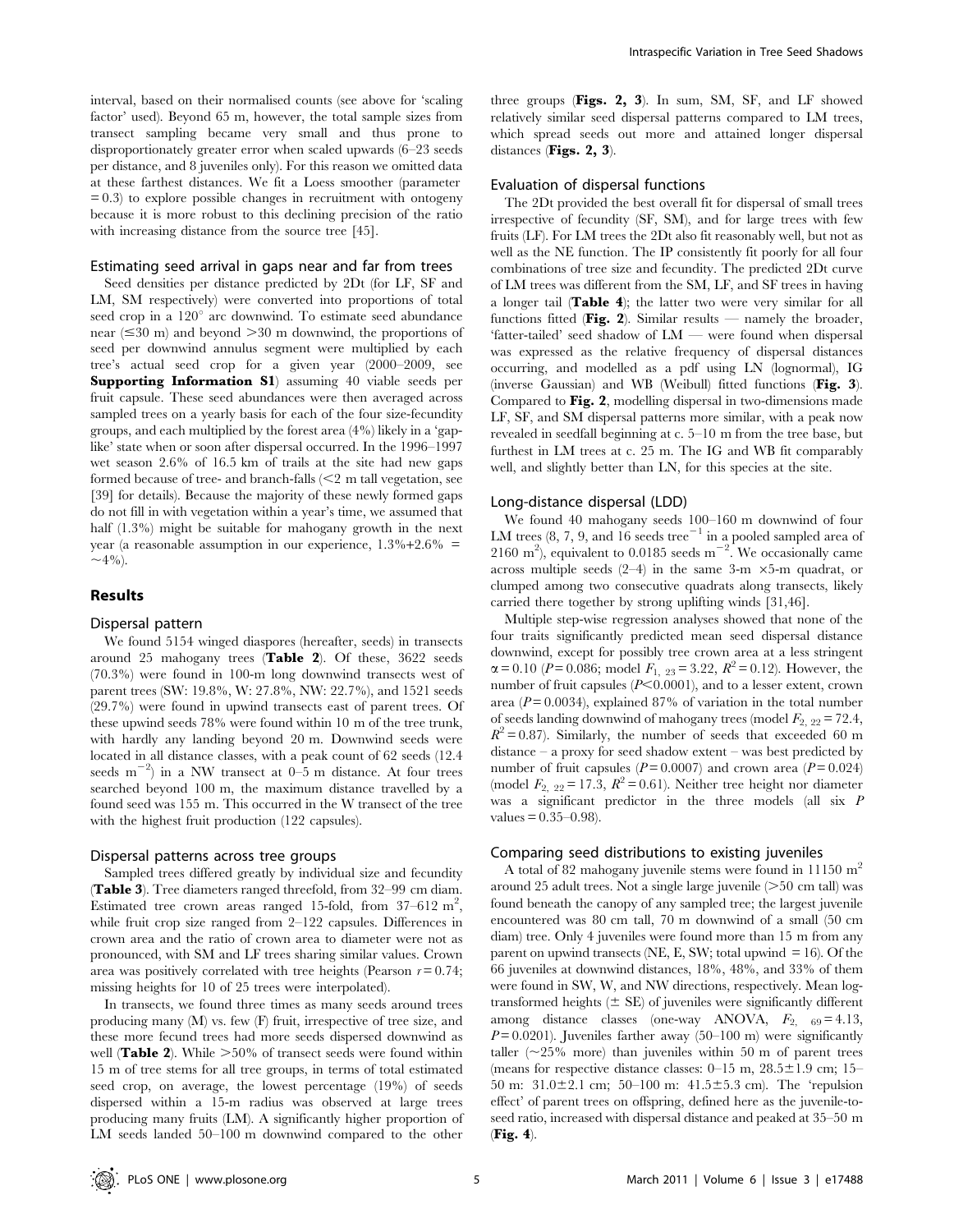Table 2. Seed dispersal patterns of mahogany (Swietenia macrophylla) trees (n = 25) at the Marajoara forest in Pará, Brazil.

|                   |                | Total no.<br>seeds found | No. seeds         | No.<br>seeds      | <b>Estimated</b><br>total seed crop<br>per tree | Proportion of estimated total<br>seed crop per tree |                 |                 | No. seeds<br>$>50$ m in<br>transects |
|-------------------|----------------|--------------------------|-------------------|-------------------|-------------------------------------------------|-----------------------------------------------------|-----------------|-----------------|--------------------------------------|
| <b>Tree group</b> | n              | All six<br>transects     | East<br>transects | West<br>transects |                                                 | $<$ 15 m                                            | $15 - 50$ m     | $>50$ m         |                                      |
| l sf              | 8              | $91 \pm 24$              | $30 \pm 12$       | $60 + 13$         | $362 + 70$                                      | $0.38 + 0.06$                                       | $0.45 \pm 0.05$ | $0.17 \pm 0.06$ | $69 + 24$                            |
| <b>SM</b>         | 5              | $306 + 57$               | $118 + 27$        | $188 + 46$        | $1067 \pm 159$                                  | $0.47 \pm 0.09$                                     | $0.39 + 0.06$   | $0.14 \pm 0.05$ | $155 + 54$                           |
| I LF              | 5              | $97 + 33$                | $44 + 32$         | $53 + 4$          | $445 + 95$                                      | $0.33 \pm 0.07$                                     | $0.40 \pm 0.03$ | $0.26 \pm 0.08$ | $97 + 37$                            |
| LM                | $\overline{7}$ | $345 \pm 98$             | $68 + 23$         | $276 + 76$        | $2263 \pm 554$                                  | $0.19 + 0.03$                                       | $0.56 \pm 0.01$ | $0.25 \pm 0.02$ | $542 \pm 107$                        |
| $\chi^2$          |                | $13.0***$                | $8.6***$          | $16.7***$         | $17.4***$                                       | $9.5***$                                            | $7.2*$          | 4.3             | $13.4***$                            |

Notes: The categories are combinations of small vs. large tree sizes (30–60 cm vs. 60–100 cm diam, respectively) with few vs. many fruits produced (≤15 capsules vs.  $>$ 15 capsules, respectively [size-fecundity classes: SF = small–few, SM = small–many, LF = large–few, LM = large–many]). Values presented are means  $\pm$  (1 SE). Within column comparisons across tree groups were made using Kruskal-Wallis tests (df = 3).

 $*P<0.1$ ,

 $*p$ <0.05  $***P<0.005$ 

 $***P<0.001$ .

doi:10.1371/journal.pone.0017488.t002

#### Potential regeneration near and far from trees

For the size-fecundity groups SF, LF, SM, and LM the mean total seed inputs  $\leq 30$  m downwind, in a 120 $^{\circ}$  arc, ranged from 49–218, 39–130, 443–1189, and 171–1976 seeds per year, respectively. However, seed arrivals into canopy gaps beyond 30 m, where adult recruitment is more likely  $(Fig. 4)$ , was more than 3x greater for LM than SM, with both groups exceeding inputs downwind generated by SF and LF trees (Fig. 5).

## Discussion

#### Mahogany's seed shadow

Most big-leaf mahogany seeds dispersed to the west or downwind, yet the bulk of them landed beneath or near crowns  $(< 30$  m). This result agrees with two previous studies of 6 and 11 heavily fruiting big-leaf mahogany adults, at Marajoara and in Mexico, respectively [31,39], but not in a Bolivian forest [27] nor for the closely related Entandrophragma spp. (African mahogany) [47]. This anisotropic dispersal was highly predictable despite wide variation in crown areas and branching patterns. The most

plausible explanation is that, coupled with mahogany's emergent position above a low irregular canopy, pervasive, strong local dry season winds generate this pattern each year. Similar skewed seed deposition patterns were observed for Lonchocarpus pentaphylus  $(n = 1)$  and *Tachigalia versicolor*  $(n = 2)$  trees in a Panamanian forest [48,49]. Whether local winds skew dispersal in temperate forest stands remains less clear because most dispersal studies assume a symmetric two-dimensional kernel when model fitting, which is increasingly questionable for wind-dispersed species [6,50]. Nonetheless, many studies of dispersal in temperate stands confirm the general impression of very localized seedfall (irrespective of vector), except for perhaps the smallest-seeded species [16,20,21,51]. In tropical forests, where stands are more mixed and structurally diverse, a steep decline of seed density with distance from the parent tree is the norm rather than the exception [1,13,17,22,23].

#### Tree size-fecundity effects on seed dispersal

In this study mahogany reproduction was only weakly predicted by tree diameter, and was highly variable within individuals and

Table 3. Tree characteristics of mahogany (Swietenia macrophylla) trees grouped into four size-fecundity classes at the Marajoara forest in Pará, Brazil.

| l Variables                  | $F_{3,24}$ | $SF (n = 8)$                 | SM $(n=5)$                    | LF $(n=5)$                  | LM $(n=7)$                   |
|------------------------------|------------|------------------------------|-------------------------------|-----------------------------|------------------------------|
| <sup>1</sup> Diameter (cm)   | $21.29**$  | 41.8 $\pm$ 2.3 <sup>a</sup>  | $48.7 \pm 5.2^a$              | 74.4 $\pm$ 5.9 <sup>b</sup> | $82.5 \pm 4.9^b$             |
| No. capsulest                | $17.05***$ | $10.1 \pm 1.6^a$             | $40.6 \pm 7.1^{\rm b}$        | $6.8 \pm 1.3^a$             | 63.1 $\pm$ 12.7 <sup>b</sup> |
| <sup>2</sup> Height (m)      | $17.77***$ | $21.8 \pm 0.6^a$             | $24.0 \pm 0.7$ <sup>a</sup>   | $27.6 \pm 1.2^b$            | 28.1 $\pm$ 0.7 <sup>b</sup>  |
| Crown area $(m^2)$ $\dagger$ | $14.32**$  | 59.0 $\pm$ 6.7 <sup>a</sup>  | $95.0 \pm 26.4^{ab}$          | $157 \pm 10.2^{\rm bc}$     | $253 \pm 48.9$ <sup>c</sup>  |
| Crown area: diam t           | $4.47*$    | $1.40 \pm 0.17$ <sup>a</sup> | $1.91 \pm 0.48$ <sup>ab</sup> | $2.15 \pm 0.18^{ab}$        | $3.07 \pm 0.55^{\rm b}$      |

Notes: Means (± SE) with different letters are significantly different at  $\alpha$  = 0.05 following post-hoc Tukey HSD tests [size-fecundity classes: SF = small diam-few fruits,  $\overline{SM}$  = small diam–many fruits, LF = large diam–few fruits, LM = large diam–many fruits].

One-way ANOVA model significance:

<sup>1</sup>Measured in 2005.

<sup>2</sup>Height to the base of the live crown; measured in 1998 on 15 of the 25 trees, with other 10 interpolated using regression of height vs. diam (n = 153 trees).

{ log-transformed variable for ANOVA.

{ square-root transformed variable for ANOVA.

doi:10.1371/journal.pone.0017488.t003

 $^*P<$ 0.0001,  $\check{P} = 0.014$ .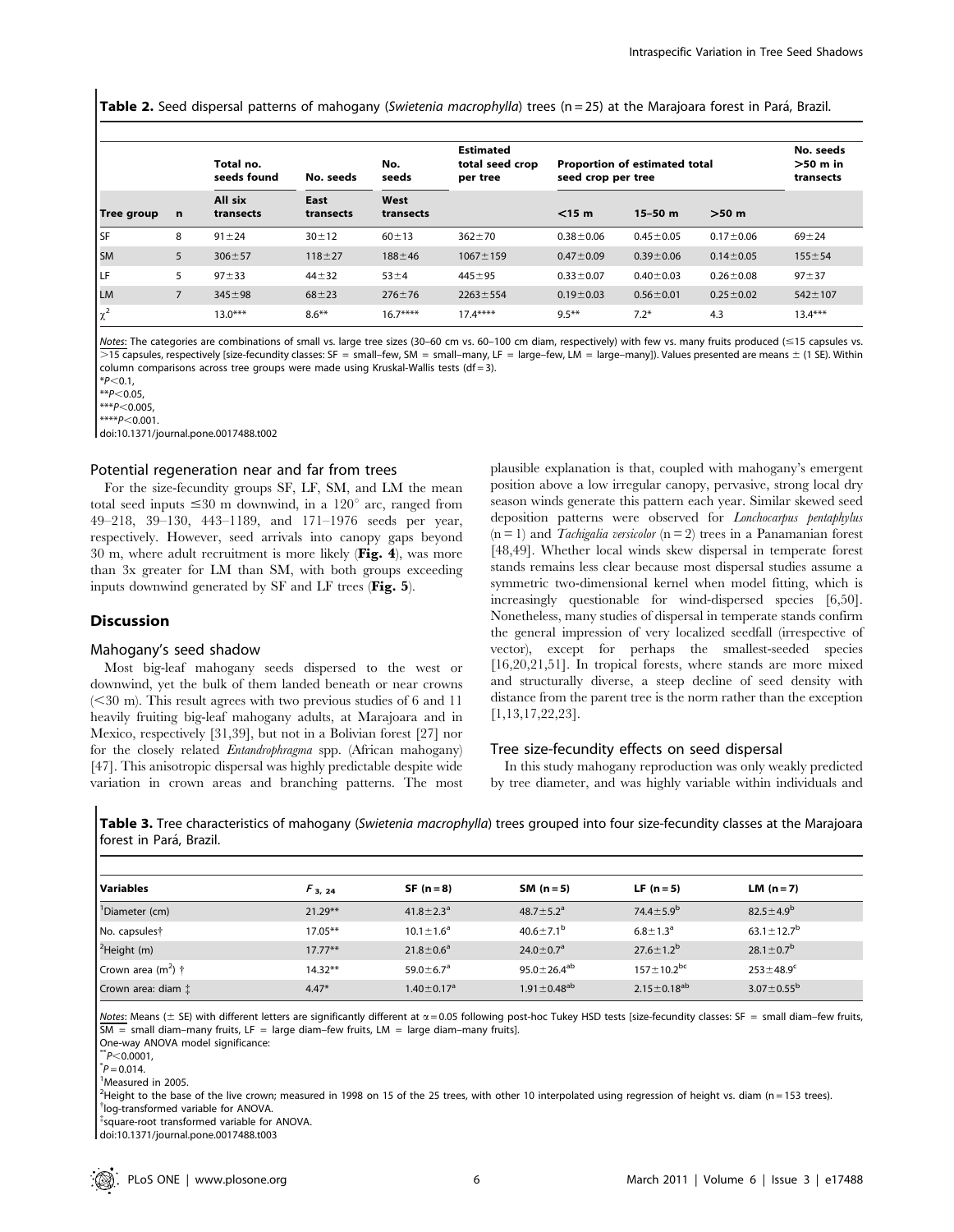

Figure 2. Seed densities of mahogany (Swietenia macrophylla) dispersal downwind from 25 parents in Pará, Brazil. The isolated parent trees were assigned to one of four groups based on diam and fruit crop size: SF = small–few, SM = small–many, LF = large–few, LM = large–many. Open circles show overall seed densities in 1-m  $\times$ 5-m quadrats along W, NW, and SW 100-m long transects; filled circles represent zero seed densities, with symbol size proportional to frequency, observed along these same transects. Curves shown are fitted functions: NE = negative exponential; 2Dt  $=$  Student-t distribution; and IP = inverse power (see Table 1). Note the logarithmic scale on y-axis. doi:10.1371/journal.pone.0017488.g002

across 10 years (Fig. 1, Supporting Information S1). In a given year only a few trees will have large seed crops, and some skip reproduction altogether. Large successive crops of fruit on the same tree are rare, a pattern likely for many other tropical trees in other forests as well [34,35,51–55]. In an African rain forest, fecundity was poorly explained by individual tree traits like crown area, height and diameter for nine species including three that were wind-dispersed [22]. Elsewhere, diameter was a significant yet imprecise  $(r^2 = 0.26)$  predictor of tree-level fecundity in only 8 of 14 tree species in a Malaysian rain forest [56]. Hence the generality of using a positive scaling of diameter with fecundity deserves greater scrutiny when modeling dispersal within a species if tree size-fecundity relationships tend to flatten beyond a reproductive size-threshold [51].

Small mahogany trees with many fruits (SM) cast a slightly broader seed shadow than did large trees with few fruits (LF), but both were eclipsed by large trees bearing many fruits (LM; Figs. 2, 3, Table 4). This suggests that producing more fruits is more effective to a parent for dispersal than being large, all else being equal. More seeds in the tree's crown, positioned at more release points, should increase the probability of catching stronger than average uplifting winds needed for extended downwind dispersal  $($ >50 m, **Table 3**), and especially turbulent wind flows needed to travel very far (LDD) [46]. This effect is further amplified by having a broader crown in LM trees. This interpretation of a synergism between a larger tree size and a larger seed crop was supported by the results of the two-dimensional model fitting of a distance pdf to the data (Fig. 3), which should have removed any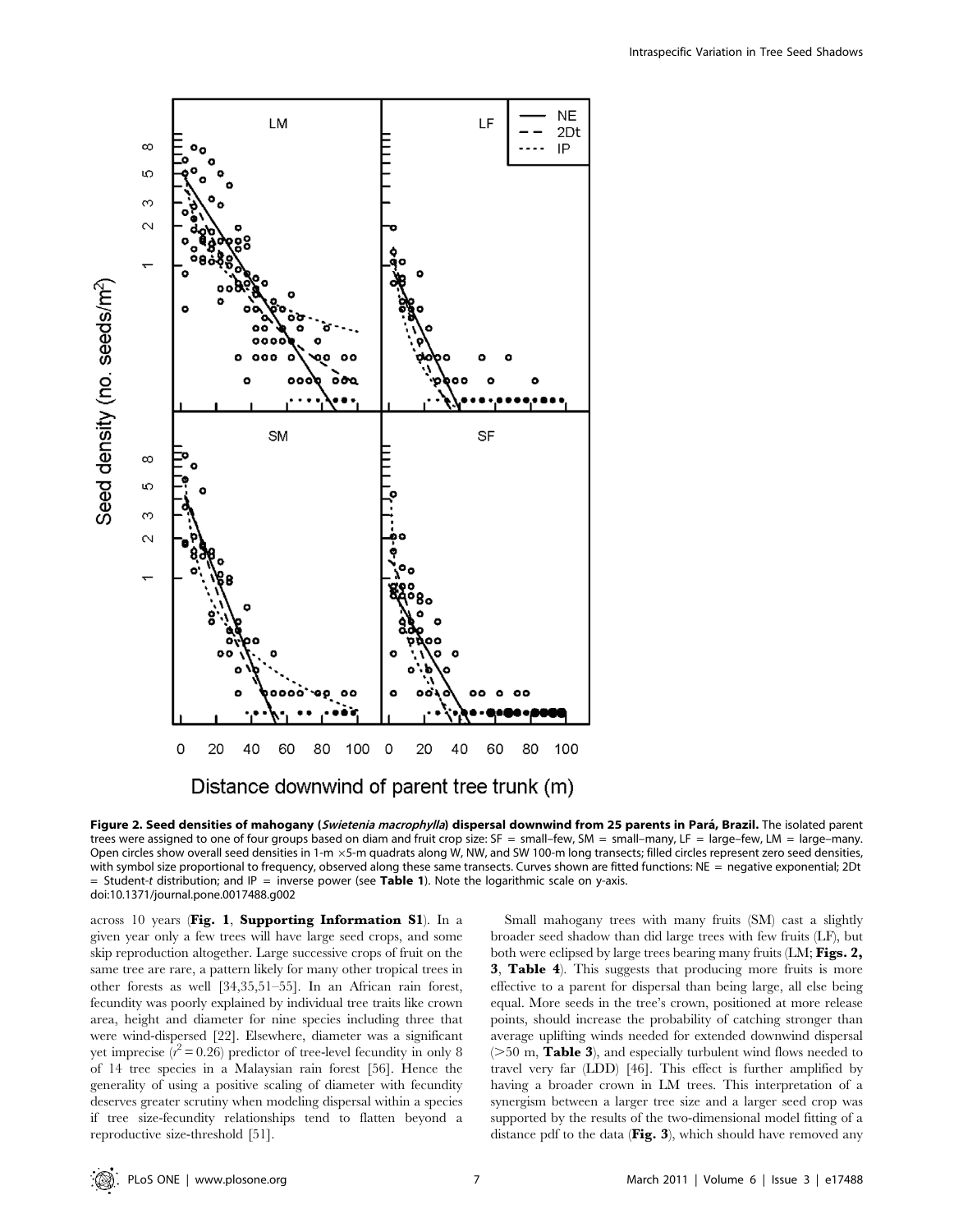

Figure 3. Dispersal of mahogany (Swietenia macrophylla) seeds in two dimensions downwind of 25 parent trees in Pará, Brazil. Relative frequency of dispersal is the proportions of normalised seed counts downwind per tree for a given 5-m distance interval, generated from the original 1-m wide transects. The probability density function (pdf) of a given distance interval occurring was fitted to the normalised data using three equations: IG = inverse Gaussian (Wald);  $LN =$  lognormal; and WB = Weibull (see Table 1). doi:10.1371/journal.pone.0017488.g003

fecundity influence on dispersal. For example, in a temperate forest, interspecific dispersal distance was positively correlated with estimates of fecundity for 14 canopy tree species [16]. An interesting, largely unexplored issue is whether ontogenetic shifts occur in allocation to reproduction in mahogany (Norghauer, pers. observ.) or other tree species, towards producing more smaller sized seeds on average so as to increase overall size of the fruit crop, and thereby gain a potential dispersal advantage.

Table 4. Estimated parameters and fit statistics of empirical dispersal models for 25 mahogany (Swietenia macrophylla) trees at the Marajoara forest, Pará, Brazil.

| <b>Tree group</b> | One-dimensional model fitting |                |         |            | Two-dimensional model fitting |                 |                |        |          |            |
|-------------------|-------------------------------|----------------|---------|------------|-------------------------------|-----------------|----------------|--------|----------|------------|
|                   | <b>Function</b>               | $\overline{a}$ | b       | $-$ In $L$ | <b>AIC</b>                    | <b>Function</b> | $\overline{a}$ | b      | $-\ln L$ | <b>AIC</b> |
| Small-few (SF)    | IP                            | 0.012          | 1.069   | 335.8      | 675.6                         | LN              | 1.062          | 3.206  | 34.7     | 73.4       |
|                   | <b>NE</b>                     | 0.002          | 0.053   | 290.0      | 584.1                         | IG              | 43.650         | 32.343 | 32.4     | 68.8       |
|                   | 2Dt                           | 1.050          | 92.635  | 287.2      | 578.3                         | <b>WB</b>       | 1.462          | 35.228 | 32.6     | 69.1       |
| Small-many (SM)   | IP                            | 0.010          | 1.101   | 447.7      | 899.5                         | LN              | 1.086          | 3.185  | 21.6     | 47.2       |
|                   | <b>NE</b>                     | 0.003          | 0.077   | 336.9      | 677.8                         | IG              | 41.230         | 32.128 | 20.2     | 44.3       |
|                   | 2Dt                           | 1.291          | 149.940 | 327.4      | 658.8                         | <b>WB</b>       | 1.415          | 34.800 | 20.3     | 44.6       |
| Large-few (LF)    | IP                            | 0.014          | 1.032   | 188.0      | 380.0                         | LN              | 1.194          | 3.298  | 22.6     | 49.2       |
|                   | <b>NE</b>                     | 0.004          | 0.064   | 175.5      | 354.9                         | IG              | 38.349         | 37.848 | 21.1     | 46.3       |
|                   | 2Dt                           | 0.871          | 57.328  | 167.5      | 338.9                         | <b>WB</b>       | 1.343          | 40.282 | 21.2     | 46.4       |
| Large-many (LM)   | IP                            | 0.004          | 0.766   | 878.7      | 1761.5                        | LN              | 0.918          | 3.512  | 31.1     | 66.2       |
|                   | <b>NE</b>                     | 0.002          | 0.047   | 554.6      | 1113.2                        | IG              | 77.146         | 40.796 | 29.2     | 62.3       |
|                   | 2Dt                           | 0.843          | 174.179 | 601.0      | 1206.0                        | <b>WB</b>       | 1.804          | 45.293 | 29.0     | 62.0       |

Better-fitting models indicated in bold.

Notes: Tree groups are factorial combinations of small vs. large tree size (30-60 cm vs. 60-100 cm diam, respectively) and few vs. many fruits (<15 capsules vs. >15 capsules, respectively. Differences in AIC greater than 2 indicate little evidence in support of competing/alternative models. See Table 1 for equations describing the dispersal functions.

doi:10.1371/journal.pone.0017488.t004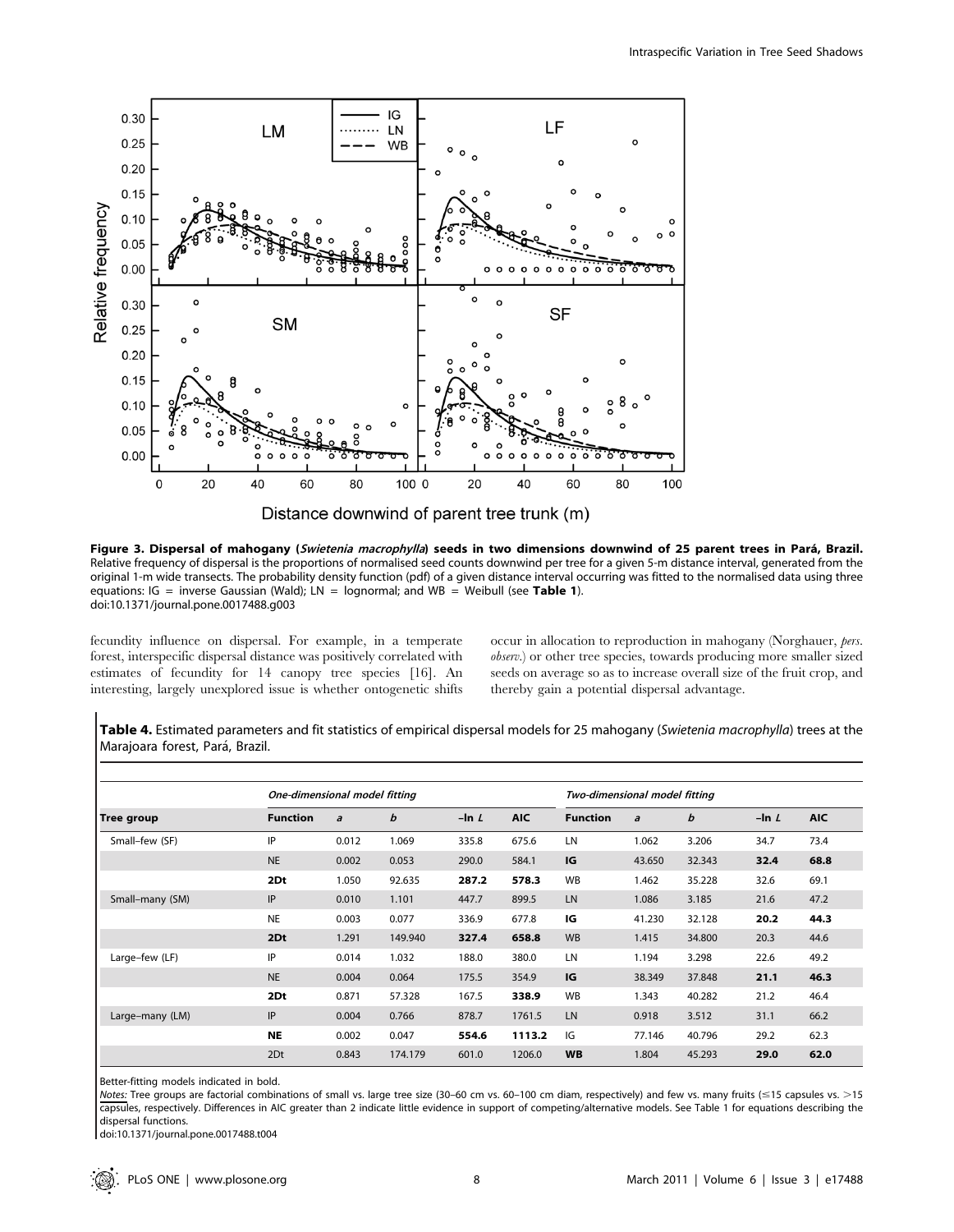

Figure 4. The ratio of live mahogany (Swietenia macrophylla) juveniles to dispersed seeds downwind of 25 parent trees in Pará, Brazil. A Loess smoother line was fit to quard against diminished precision with increasing distance in 5-m intervals (see Methods for details). Data shown are limited to  $<$ 70 m distance because of very low number of seeds and high degree of imprecision at distances thereafter. doi:10.1371/journal.pone.0017488.g004

## Tree height versus crown area influence on dispersal patterns

Tree crown area better explained the variation in seed dispersal than height. Tree height variation may be more important in wetter forests [57] with taller canopies than for the emergent mahogany, whose crowns are generally well exposed to winds once a reproductive diameter is reached [31] (Norghauer, pers. observ.). Nevertheless, tree height may matter more for explaining dispersal differences between species and life forms. For example, it was a positive factor explaining dispersal distances among nine wind-dispersed species in Panama, and all species in general [23].

Another advantage to using crown area instead of tree height is that it accounts for reductions in leaf area due to senescence or limb breakage caused by falling neighbours. Trees with a higher ratio of crown area to diameter may have more photosynthate and other resources left over after maintenance costs to invest in reproduction [34,53]. This may partly explain the greater contribution of crown area as a strong predictor of mahogany's seed shadow extent across the 25 isolated trees.

#### Modelling dispersal

Evaluating several dispersal functions was necessary because these mathematical constructions behave differently across dispersal distances. Overall the Student-t (2Dt) function fit best for three of the four size-fecundity groups. Compared to NE and IP, the 2Dt is more flexible at modeling copious seedfall near the parent tree and diminishing events farther downwind [20]. From a conservation perspective, whether the seed shadow tail is ''thin'' or ''fat'' has important implications for population spread and recovery in suitable habitat patches, and migration rates under climate change [6,20]. For the wind-dispersed Pinus halpensis, the negative exponential (NE) consistently underestimated seed densities at  $\leq$ 25 m distances, whereas the inverse power law did so at 25–50 m [51]. In our analysis, the inverse power (IP) behaved similarly but overestimated mahogany dispersal  $>50$  m at trees with many fruits (LM, SM), while the negative exponential (NE) was an intermediate fit in all cases, except for LM. Elsewhere, in Mexico, the NE was deemed sufficient for



Tree size - fecundity grouping

Figure 5. Mahogany (Swietenia macrophylla) seeds expected to land in canopy gaps far  $(>$ 30 m) downwind of 25 parent trees in Pará, Brazil. Trees were grouped into small and large trees ( $<$  60 cm diam vs.  $\geq$  60 cm diam) with few or many fruits ( $\leq$  15 vs.  $>$  15 capsules) estimated using fecundity data during 2000–2009 (see Supporting Information S1). Shown are boxplots for each size-fecundity group based on 10, 8, 10 and 10 years of fruit production data per class (SF, SM, LF and LM, respectively). Means ( $\pm$  SE) were 4.42 $\pm$ 0.64,  $25.1 \pm 3.3$ , 4.97 $\pm$ 0.51, and 84.3 $\pm$ 16.7, respectively. Significant differences among groups are shown by different lowercase letters, using an averaged LSD = 0.221 based on a significant size  $\times$  fecundity interaction in an unbalanced repeated measures ANOVA with year as a blocking factor:  $F_{1, 25} = 7.47$ ,  $P = 0.011$ . The blocking effect was not significant ( $P = 0.36$ ) while main effects were. doi:10.1371/journal.pone.0017488.g005

describing seed dispersal downwind of small and large heavily fruiting trees, although a linear fit was better for adult trees  $\geq$ 75 cm diam [38]. Elsewhere, the Student-t and the Gaussian generally fit best for wind-dispersed African trees species as a group [22]. This agrees with our finding for the Student-t. How would the 2Dt and NE fit seed density data from mahogany trees  $>100$  cm diam? Our results suggest that either function may prove suitable for these larger-sized trees surviving only in unlogged forests. Similarly, both the inverse Gaussian (IG) and Weibull (WB) are likely suitable for modelling relative frequency of mahogany dispersal events at other sites. A future, more powerful approach will be to develop and test a mechanistic model that predicts mahogany dispersal based on seed and tree attributes and local wind characteristics (speed, direction and turbulence) [2,14,46].

#### Mahogany juveniles, enemy escape, and LDD

Changes in seed density or abundance via dispersal play a central role in the Janzen-Connell model through their interaction with enhanced survivorship and growth rates at greater distances [10,11,13]. While patterns of seed density can vary within a population, as demonstrated here, a peak in the probability of adult recruitment some distance away from parent sources is nonetheless predicted (the 'population recruitment curve' or PRC sensu [10]; [58,59]). As an example, for a widespread Mediterranean pine, the sapling-to-seed ratio peaked at 35–50 m and was lowest near source trees (0–5 m) [58]. Similarly, we found fewer mahogany juveniles near parents relative to the number of seeds landing there, suggesting these two life-stages become discordant over time [12,58–60]. Indirect evidence for PRC can be seen in the discernable peak in the juvenile-to-seed ratio at 35–50 m dispersal distances (Fig. 4).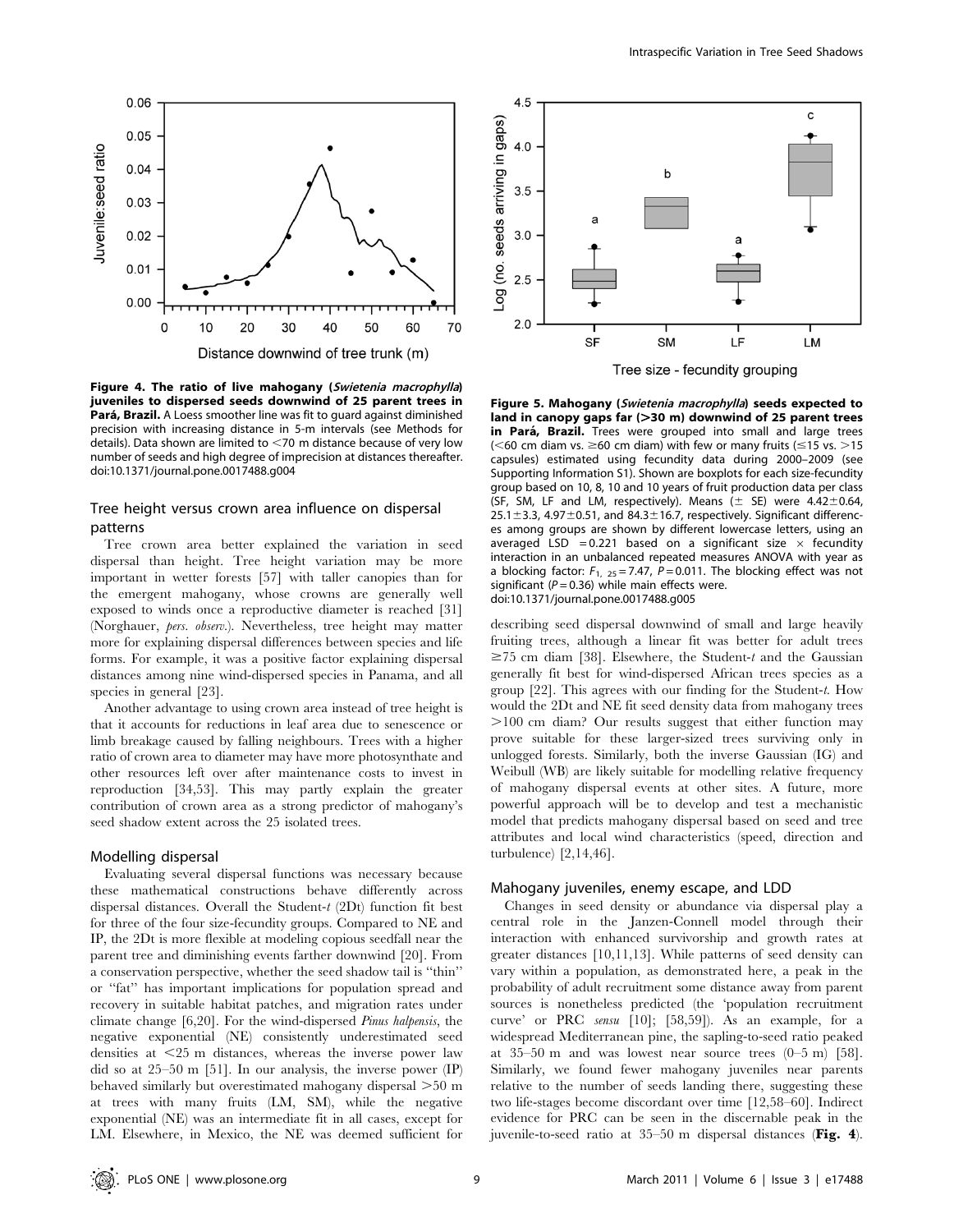This result was anticipated based on both observational and experimental work that showed a specialist defoliator, Steniscadia poliophaea (Lepidoptera: Noctuidae), targeting newly germinating seedlings near  $(< 30 \text{ m})$  parent mahogany trees, and that seedling escape and survival is highest between 50–100 m from parent trees [37,61].

The long-sought linkage between seed dispersal and plant demography remains elusive and muddled [3,15]. But the Janzen-Connell model implicitly suggests such a linkage, because the distance at which PRC is most pronounced for a species should set a minimum intraspecific spacing for recruitment of one or possibly several adults. For this reason, LM individuals should contribute disproportionately to local population growth, as suggested by Fig. 5. This result reflects the reality that, in moving further downwind of parent trees, not only does the likelihood of escaping lethal attacks to new and established seedlings increase, but as the seed shadow broadens, so does the total area of disturbed forest in a gap-like state available for seed arrivals [12,62].

Detecting and quantifying long-distance dispersal (LDD) is challenging because it is considered a rare event [46]. Nevertheless, it remains crucial to investigate how fecundity affects the occurrence of LDD and how, in turn, LDD may affect rates of seed survival through later stages of development [14]. The seed density vs. distance relationship for LM suggests that fecundity is vital to LDD — an interpretation strengthened by the twodimensional results (compare LM and LF panels) — and agrees with an earlier study at Marajoara in which a few seeds dispersed at least 250 m [31]. The latter is consistent with the results from our extended sampling 100–160 m downwind, which indicate that seed dispersal by individuals of this species may form a very long dispersal tail. Longer tails and broader shadows are predicted for  $trees >100$  cm diam, which were not available for sampling in this population. It is possible that we have underestimated dispersal events at farther distances because we did not sample a constant proportion of the annulus downwind of trees in the form of 'wedges'. However, a trade-off was unavoidable between sampling search area and the number of replicate sources  $(n = 25$  trees) needed to investigate population-level variation in seedfall patterns. We conclude LDD events are probably more common than is generally appreciated for mahogany, and that LDD seeds may enjoy a disproportionately high recruitment rate (see [59]). Because most remnant mahogany populations are missing their large, most fecund trees, LDD should take on greater importance in logged secondary forest than at unlogged sites. Finally, apart from 'catching' LDD events in real time, it is also vital to follow post-dispersal seed fates in terms of survival and mortality processes [3,14,15].

## Implications for conservation and management of mahogany populations

We cannot hope to effectively manage and restore economically important trees populations if we do not understand how variation in their seed dispersal arises, as well as the consequences of this variation for long-term regeneration. This issue assumes greater importance in the context of distance or density-dependent responsive natural enemies. Yet many empirical studies of dispersal use too few individuals to capture realistic variation at the population level of canopy trees. The justification often given for focussing sampling efforts on trees with large seed crops is decreased measurement error [40]. On the contrary, we argue that unbiased sampling reflecting biological realism is necessary to effectively inform policy and planning. For example, individual trees with high fruit production are the minority in logged populations of mahogany [27,30,31] and probably for other

timber and tropical tree species in both logged and unlogged forests [34,35,51–55]. The seed shadow will determine the potential area for early regeneration, and thus spatial limits to adult recruitment. A bias towards overestimating seed shadows is risked if these are inferred from studies of large, highly fecund individuals only and then applied to the rest of the population. In the present case, this would entail applying parameter estimates from NE (or IG and WB) models for LM trees to other sizefecundity groups which form the bulk of the population in any given year and place.

In Mexico and Central America, where the specialist mahogany seedling predator Steniscadia poliophaea has not been reported, concentrating post-harvesting silviculture in the near  $(< 30 \text{ m})$  portion of the seed shadow has been advocated because this is where progeny are most abundant [38]. This management approach cannot be advocated in South America in light of results reported here. An alternative management scheme would be to locate advance regeneration and/or seed manually at far distances downwind, where escape from S. poliophaea herbivory is more likely, and where the broadened seed shadow covers more gaps: both factors should contribute to increased mahogany recruitment rates in logged forests [5,62]. Such measures take on the form of 'strategic silviculture', targeting the subset of the population in the best position to recruit into the canopy at minimal cost. A corollary is that large areas of forest are needed for sustained yield — but conservation benefits accrue because less land is converted to pasture or agriculture.

Sorely needed are annual observations of at least 10 yrs on individual trees [34,35] to provide minimally adequate records of inter-annual variation in fruit/seed production of tropical timber species. For related Meliaceae (e.g., Cedrela, Khaya, Entandrophragma), counts of capsules on bare crowns with binoculars, or of pericarps on the ground, is relatively straightforward. With this information in hand, foresters could identify and retain more consistent SM, but especially LM, trees during harvests, as the latter should contribute most to recruitment. Moreover, LM trees often have hollow boles anyway and thus are wasted once felled [28–30].

#### Conclusions

Using 25 reproductive big-leaf mahogany adults spanning the range in tree diameter and seed crops found in a selectively logged population, we examined tree-level factors shaping seed dispersal patterns. An increase in either tree size or its seed crop was sufficient to move more seeds further downwind of parents; but the seed shadow was largest and frequency of long-distance dispersal events was highest when these two traits were combined in large, high fecundity trees. Our results suggest a need for explicitly considering individual tree fecundity and both stem and crown size as possible traits influencing the shape and extent of a species' seed shadow in forests.

## Supporting Information

Supporting Information S1 A table showing the annual fruit production of each of the 25 mahogany (Swietenia macrophylla) trees used in this study in 2000–2009, with brief notes. (PDF)

## Acknowledgments

We are indebted to Nilson Vicente de Salles for his tireless help with seed sampling in the field. JMN thanks IMAZON and the Marajoara field crew for their guidance and generous hospitality at the study site, Jay Malcolm for his encouragement and support, and Sean Thomas for early discussions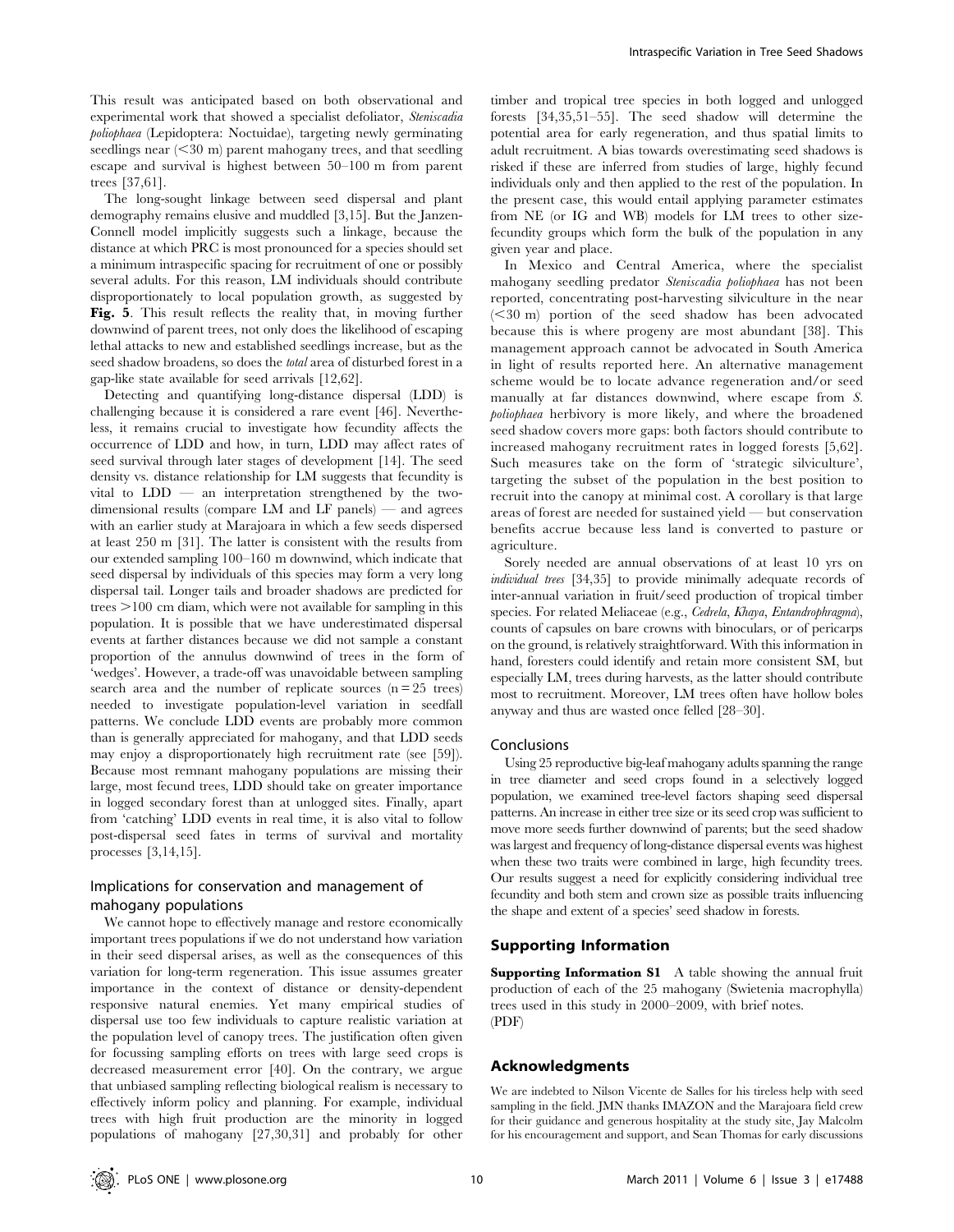and comments on a first draft of the manuscript. We are grateful for the instructive comments, criticisms and corrections suggested by two anonymous reviewers which significantly improved the original manuscript.

#### References

- 1. Ridley HN (1930) The dispersal of plants throughout the world. Kent: L. Reeve & Co. Ltd. 744 p.
- Nathan R, Muller-Landau HC (2000) Spatial patterns of seed dispersal, their determinants and consequences for recruitment. Trends Ecol Evol 15: 278–285.
- 3. Wang BC, Smith TB (2002) Closing the seed dispersal loop. Trends Ecol Evol 17: 379–385.
- 4. Cousens R, Dytham C, Law R (2008) Dispersal in plants: a population perspective. Oxford: Oxford University Press. 221 p.
- 5. Makana JR, Thomas SC (2004) Dispersal limits natural recruitment of African mahoganies. Oikos 106: 67–72.
- 6. Muller-Landau HC, Hardesty BD (2005) Seed dispersal of woody plants in tropical forests: concepts, examples and future directions. In: Burslem DFRP, Pinard MA, Hartley SE, eds. Biotic interactions in the tropics: their role in the maintenance of species diversity. Cambridge: Cambridge University. pp 267–309.
- 7. Norghauer JM, Newbery DM (2010) Recruitment limitation after mast-seeding in two African rain forest trees. Ecology 91: 2303–2312.
- 8. Seidler TG, Plotkin JB (2006) Seed dispersal and spatial pattern in tropical trees. PLoS Biology 4(11): e344.
- 9. Svenning J, Wright SJ (2005) Seed limitation in a Panamanian forest. J Ecol 93: 853–862.
- 10. Janzen DH (1970) Herbivores and the number of tree species in tropical forests. Am Nat 104: 501–528.
- 11. Connell JH (1971) On the role of natural enemies in preventing in some marine animals and in rain forest trees. In: den Boer PJ, Gradwell GR, eds. Dynamics of populations. Wageninen: Center for Agricultural Publication and Documentation. pp 298–312.
- 12. Augspurger CK (1983) Offspring recruitment around tropical trees changes in cohort distance with time. Oikos 40: 189–196.
- 13. Howe HF, Smallwood J (1982) Ecology of seed dispersal. Annu Rev Ecol Syst 13: 201–228.
- 14. Levin SA, Muller-Landau HC, Nathan R, Chave J (2003) The ecology and evolution of seed dispersal: A theoretical perspective. Annu Rev Ecol Evol Syst 34: 575–604.
- 15. Schupp EW, Fuentes M (1995) Spatial patterns of seed dispersal and the unification of plant population ecology. Ecoscience 2: 267–275.
- 16. Clark JS, Macklin E, Wood L (1998) Stages and spatial scales of recruitment limitation in southern Appalachian forests. Ecol Monogr 68: 213–235.
- 17. Turner IM (2001) The ecology of trees in the tropical rain forest. Cambridge: Cambridge University Press. 298 p.
- 18. Carson WP, Anderson JT, Leigh Jr. EG, Schnitzer SA (2008) Challenges associated with testing and falsifying the Janzen-Connell Hypothesis: A review and critique. In: Carson WP, Schnitzer SA, eds. Tropical forest community ecology. Oxford: Wiley-Blackwell. pp 210–241.
- 19. Zimmerman JK, Thompson J, Brokaw N (2008) Large tropical forest dynamics plots: testing explanations for the maintenance of species diversity. In: Carson WP, Schnitzer SA, eds. Tropical forest community ecology. Oxford: Wiley-Blackwell. pp 89–117.
- 20. Clark JS, Silman M, Kern R, Macklin E, HilleRisLambers J (1999) Seed dispersal near and far: patterns across temperate and tropical forests. Ecology 80: 1475–1494.
- 21. Greene DF, Canham CD, Coates KD, Lepage PT (2004) An evaluation of alternative dispersal functions for trees. J Ecol 92: 758–766.
- 22. Clark CJ, Poulsen JR, Bolker BM, Connor EF, Parker VT (2005) Comparative seed shadows of bird-, monkey-, and wind-dispersed trees. Ecology 86: 2684–2694.
- 23. Muller-Landau HC, Wright SJ, Calderon O, Condit R, Hubbell SP (2008) Interspecific variation in primary seed dispersal in a tropical forest. Journal of Ecology 96: 653–667.
- 24. Grogan J, Blundell AG, Landis RM, Youatt A, Gullison RE, et al. (2010) Overharvesting driven by consumer demand leads to population decline: big-leaf mahogany in South America. Conserv Lett 3: 12–20.
- 25. Grogan J, Barreto P (2005) Big-leaf mahogany on CITES Appendix II: Big challenge, big opportunity. Conserv Biol 19: 973–976.
- 26. Lamb FB (1966) Mahogany of tropical america: its ecology and management. Ann Arbor: University of Michigan. 220 p.
- 27. Gullison RE, Panfil SN, Strouse JJ, Hubbell SP (1996) Ecology and management of mahogany (Swietenia macrophylla King) in the Chimanes Forest, Beni, Bolivia. Bot J Linn Soc 122: 9–34.
- 28. Grogan J, Jennings SB, Landis RM, Schulze M, Baima AMV, et al. (2008) What loggers leave behind: Impacts on big-leaf mahogany (Swietenia macrophylla) commercial populations and potential for post-logging recovery in the Brazilian Amazon. Forest Ecol Manag 255: 269–281.

## Author Contributions

Conceived and designed the experiments: JMN JG. Performed the experiments: JMN. Analyzed the data: JMN CAN JG. Wrote the paper: JMN CAN JG.

- 29. Schulze M, Grogan J, Landis RM, Vidal E (2008) How rare is too rare to harvest? Management challenges posed by timber species occurring at low densities in the Brazilian Amazon. Forest Ecol Manag 256: 1443–1457.
- 30. Snook LK, Camara-Cabrales L, Kelty MJ (2005) Six years of fruit production by mahogany trees (Swietenia macrophylla King): patterns of variation and implications for sustainability. Forest Ecol Manag 206: 221–235.
- 31. Grogan J, Galvão J (2006) Factors limiting post-logging seedling regeneration by big-leaf\ mahogany (Swietenia macrophylla) in southeastern Amazonia, Brazil, and implications for sustainable management. Biotropica 38: 219–228.
- 32. Bullock JM, Shea K, Skarpaas O (2006) Measuring plant dispersal: an introduction to field methods and experimental design. Plant Ecol 186: 217–234.
- 33. Ribbens E, Silander JA, Pacala SW (1994) Seedling recruitment in forests calibrating models to predict patterns of tree seedling dispersion. Ecology 75: 1794–1806.
- 34. Janzen DH (1978) Seeding patterns of tropical trees. In: Tomlinson PB, Zimmermann MH, eds. Tropical trees as living systems. Cambridge: Cambridge University Press. pp 83–128.
- 35. Herrera CM, Jordano P, Guitian J, Traveset A (1998) Annual variability in seed production by woody plants and the masting concept: Reassessment of principles and relationship to pollination and seed dispersal. Am Nat 152: 576–594.
- 36. Clark JS, LaDeau S, Ibanez I (2004) Fecundity of trees and the colonizationcompetition hypothesis. Ecol Monogr 74: 415–442.
- 37. Norghauer JM, Grogan J, Malcolm JR, Felfili JM (2010) Long-distance dispersal helps germinating mahogany seedlings escape defoliation by a specialist caterpillar. Oecologia 162: 405–412.
- 38. Camara-Cabrales L, Kelty MJ (2009) Seed dispersal of big-leaf mahogany (Swietenia macrophylla) and its role in the natural forest management in the Yucatan peninsula, Mexico. J Trop For Sci 21: 235–245.
- 39. Grogan J, Galvão J (2006) Physiographic and floristic gradients across topography in transitional seasonally dry evergreen forests of southeast Pará, Brazil. Acta Amaz 36: 483–496.
- 40. Skarpass O, Shea K, Bullock JM (2005) Optimizing dispersal study design by Monte Carlo simulation. J App Ecol 42: 731–739.
- 41. Bullock JM, Clarke RT (2000) Long distance seed dispersal by wind: measuring and modelling the tail of the curve. Oecologia 124: 506–521.
- 42. Skarpass O, Stabbetropp OE, Ronning I, Svennungsen TO (2004) How far can a hawk's beard fly? Measuring and modelling the dispersal of Crepis praemorsa. J Ecol 92: 747–757.
- 43. Dauer JT, Mortensen DA, Vangessel MJ (2007) Temporal and spatial dynamics of long- distance Conzya canadensis seed dispersal. J App Ecol 44: 105–114.
- 44. R Development Core Team (2009) R: A language and environment for statistical computing R Foundation for Statistical Computing. Vienna, Austria, ISBN 3-900051-07-0, URL http://www.R-project.org.
- 45. Quinn GP, Keough MJ (2002) Experimental design and data analysis for biologists. Cambridge: Cambridge University Press. 537 p.
- 46. Horn HS, Nathan R, Kaplan SR (2001) Long-distance dispersal of tree seeds by wind. Ecol Res 16: 877–885.
- 47. Medjibe V, Hall JS (2002) Seed dispersal and its implications for silviculture of African mahogany (Entandrophragma spp.) in undisturbed forest in the Central African Republic. Forest Ecol Manag 170: 249–257.
- 48. Augspurger CK, Hogan KP (1983) Wind dispersal of fruits with variable seed number in a tropical tropical tree (Lonchocarpus pentaphyllus, Leguminoseae). Am J Bot 70: 1031–1037.
- 49. Augspurger CK, Kitajima K (1992) Experimental studies of seedling recruitment from contrasting seed distributions. Ecology 73: 1270–1284.
- 50. Dyer RJ (2007) Powers of discerning: challenges to understanding dispersal processes in natural populations. Mol Ecol 16: 4881–4882.
- 51. Martin PH, Canham CD (2010) Dispersal and recruitment limitation in native versus exotic tree species: life-history strategies and Janzen-Connell effects. Oikos 119: 807–824.
- 52. Howe HF, Vande-Kerckhove GA (1979) Fecundity and seed dispersal of a tropical tree. Ecology 60: 180–189.
- 53. Bullock SH (1982) Population structure and reproduction in the neotropical dioecious tree Compsoneura sprucei. Oecologia 55: 238–242.
- 54. House SM (1992) Population density and fruit-set in 3 dioecious tree species in Australian tropical rain-forest. J Ecol 80: 57–69.
- 55. Chapman CA, Chapman LJ, Struhsaker TT, Zanne AE, Clark CJ, et al. (2005) A long term evaluation of fruiting phenology: importance of climate change. J Trop Ecol 21: 31–45.
- 56. Thomas SC (1996) Reproductive allometry in Malaysian rain forest trees: biomechanics versus optimal allocation. Evol Ecol 10: 517–530.
- 57. Sinha A, Davidar P (1992) Seed dispersal ecology of a wind dispersed rain forest tree in the Western Ghats. Biotropica 24: 519–526.